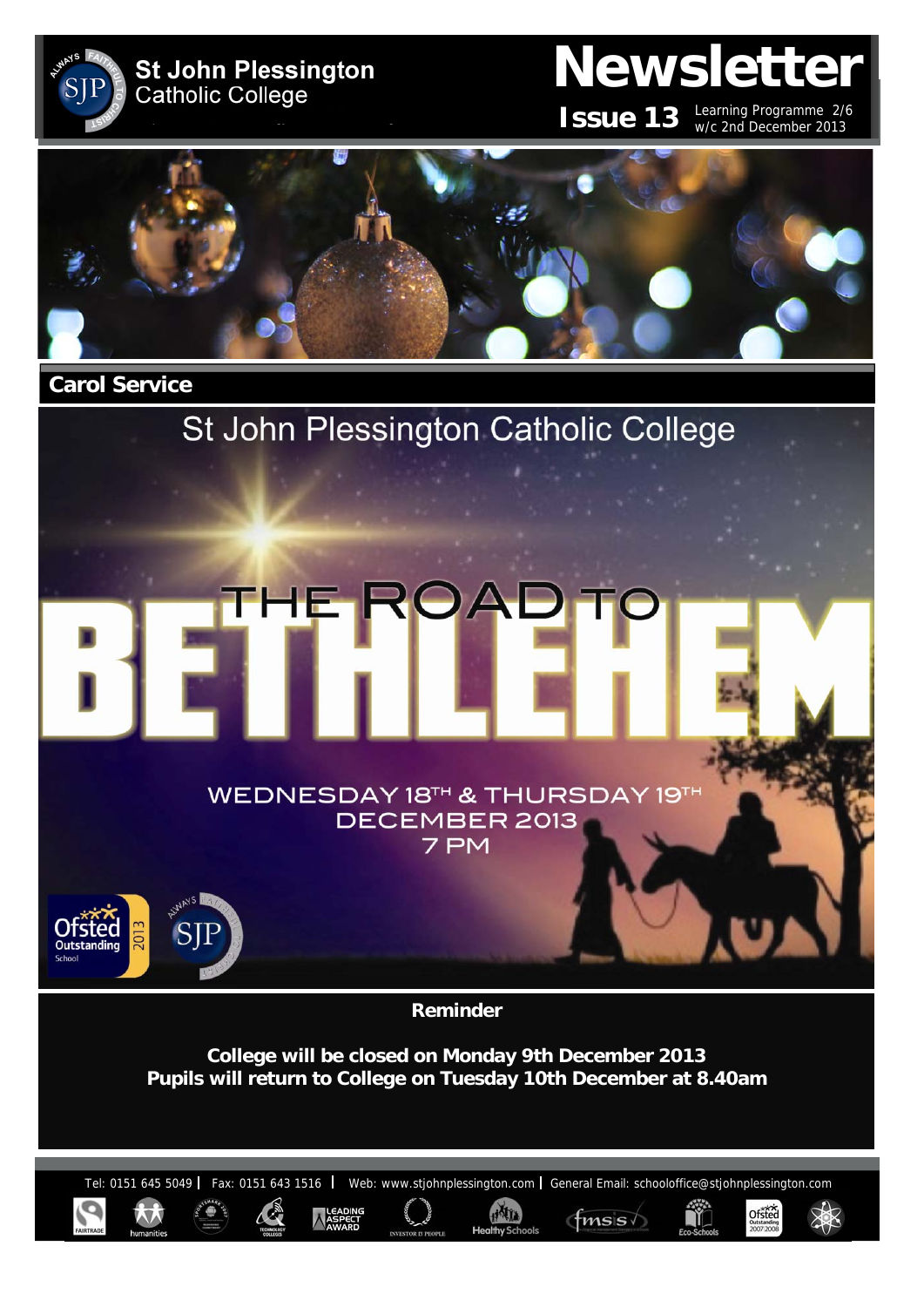#### **Shoe Boxes**

Congratulations to all of the students and members of staff from our College community who packed a fantastic total of 423 shoe boxes for this year's Operation Christmas Child Appeal.

This year, our shoe boxes are being loaded into a container to be shipped to Liberia in West Africa.

It is wonderful to think that a simple gift of a shoe box will bring happiness into the lives of thousands of children around the world this Christmas.

As we open our presents on Christmas morning, we will do so knowing that 423 other children will also be opening their first ever Christmas present thanks to the pupils at SJP.



### **Food Revolution**

Well done to all of our Year 11 Catering students who are working very hard to prepare themselves for their practical exam in January. They have really challenged themselves making a wide range of advanced recipes to give themselves the best chance to achieve maximum marks. We are particularly impressed with the selection of desserts being made including; Chocolate Soufflé, Millefeuille, Torta di Arance e Cioccolata and Crème Brûlée to name but a few. Keep up the good work all!



# **Book of The Month**

# **THE SECRET HEN HOUSE THEATRE by Helen Peters**

# "**This is a farm, not a theatre," snapped Hannah's father. "Now get out of that mud, girl."**

Since the death of her mum, Hannah's family life has been a bit of a mess. Her father works all day, every day on their 'falling to bits' farm, and the four children are pretty much left to themselves.

Hannah finds a rickety old hen house on the edge of the farm. She decides to turn it into a

theatre and put on a play that she's written herself.

But then the farm is threatened with demolition. Hannah hatches a very ambitious plan to help save her family's home and livelihood. Who can she trust? What will happen when her dad finds out? **A compelling, moving and beautifully written book** 



### **Literacy Corner**

**Apostrophes are used for two reasons:** 

When you contract two words into one. For example: **Do not** becomes **don't.** 



The apostrophe is placed above the missing letter(s).

When you wish to show who, or what, possesses something. For example: Sally's coat.

#### **Correct the passage below**

Erins mood was not good. She had had a bad day as she had lost her Mothers purse. Erin knew her Mother would not take this news well.

Suddenly, Erin had a brainwave! Her brothers mind had always been scatty; she would blame him! Erins temper improved.

There are 8 missing. See Mrs Connolly with your answers!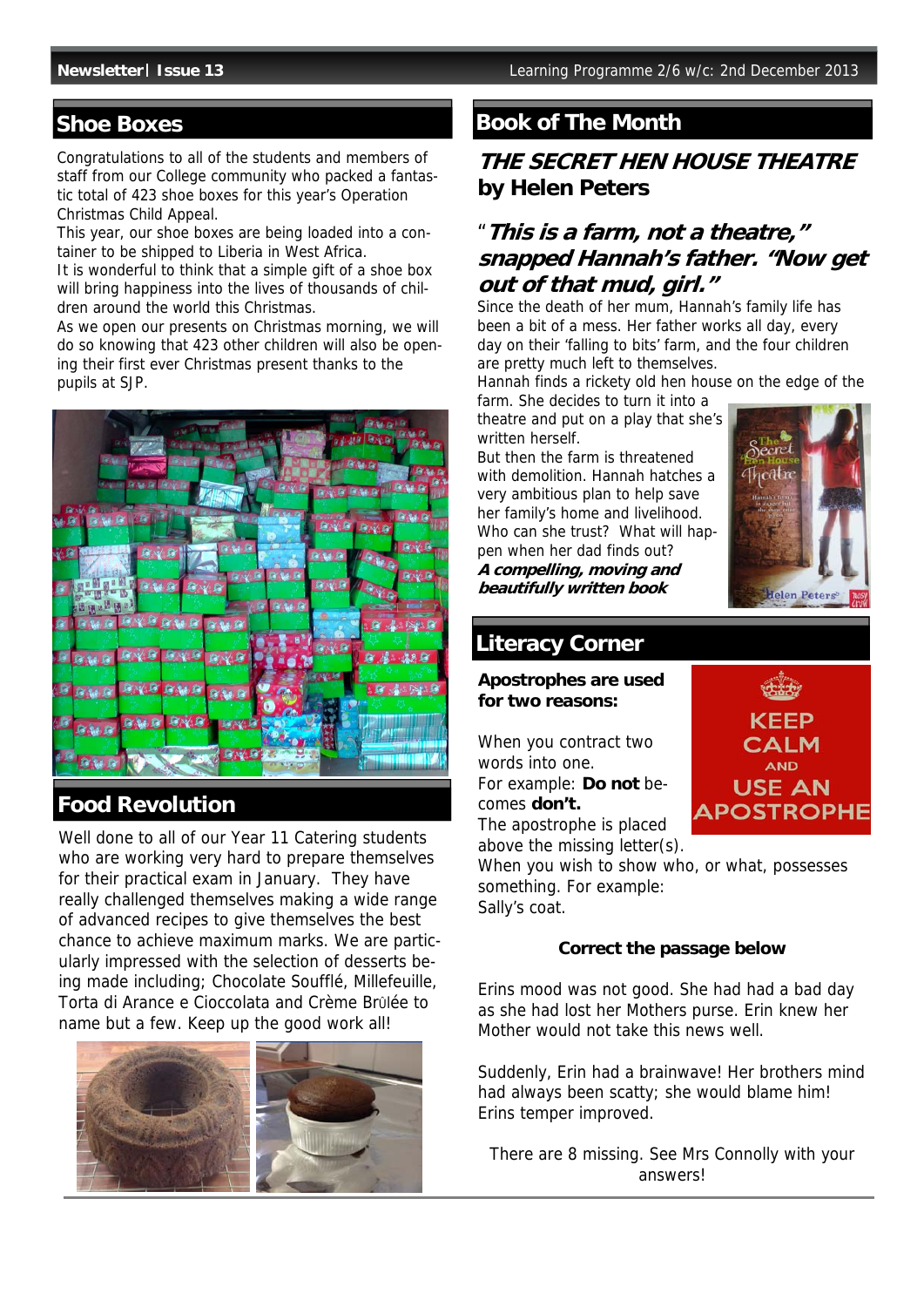# **Geography of Crime**



PC Rose Wise has been visiting Year 8 pupils in Geography this week to help them with their study of the 'Geography of Crime'. She talked about the area the Merseyside Police Force cover and the crimes that they commonly deal with. Constable Wise also brought a range of standard issue equipment, which was showcased beautifully by SJP's next top models! The stab proof vest, the riot helmet and the fireproof 'onesie' being the most popular. Pupils eagerly asked PC Wise a whole variety of inquisitive and meaningful questions and judging by their enthusiasm we may have some budding PC's in the making.



**Next PTA meeting**  7.00pm Tuesday 28th January 2013 in the College Staff Room. All are welcome.

# **Coming up**

- Additional Holiday: 9th December (School Closed)
- Year 12 Parents Evening: 12th December
- Panto: 10th & 11th December
- Carol Service: 18th & 19th December

#### **Netball News**

#### **SJP victorious at Hilbre High School**

The Year 8 and 9 Netball Teams took on Hilbre High School on Tuesday and both came away with victories. Well done to all of the players who displayed excellent skill throughout, proof their game is going from strength to strength.

**Results:** 

Year 8 won 8-3 Year 9 won 6-2

**Player of the match:**  Year 8 – Elizabeth Roberts Year 9 – Ellie Stephens





**Attendance - 25/11/13 - 29/11/13**



**Year 7 - 95.2% Year 8 - 92.5% Year 9 - 94.1% Year 10 - 93.1% Year 11 - 95.0%**